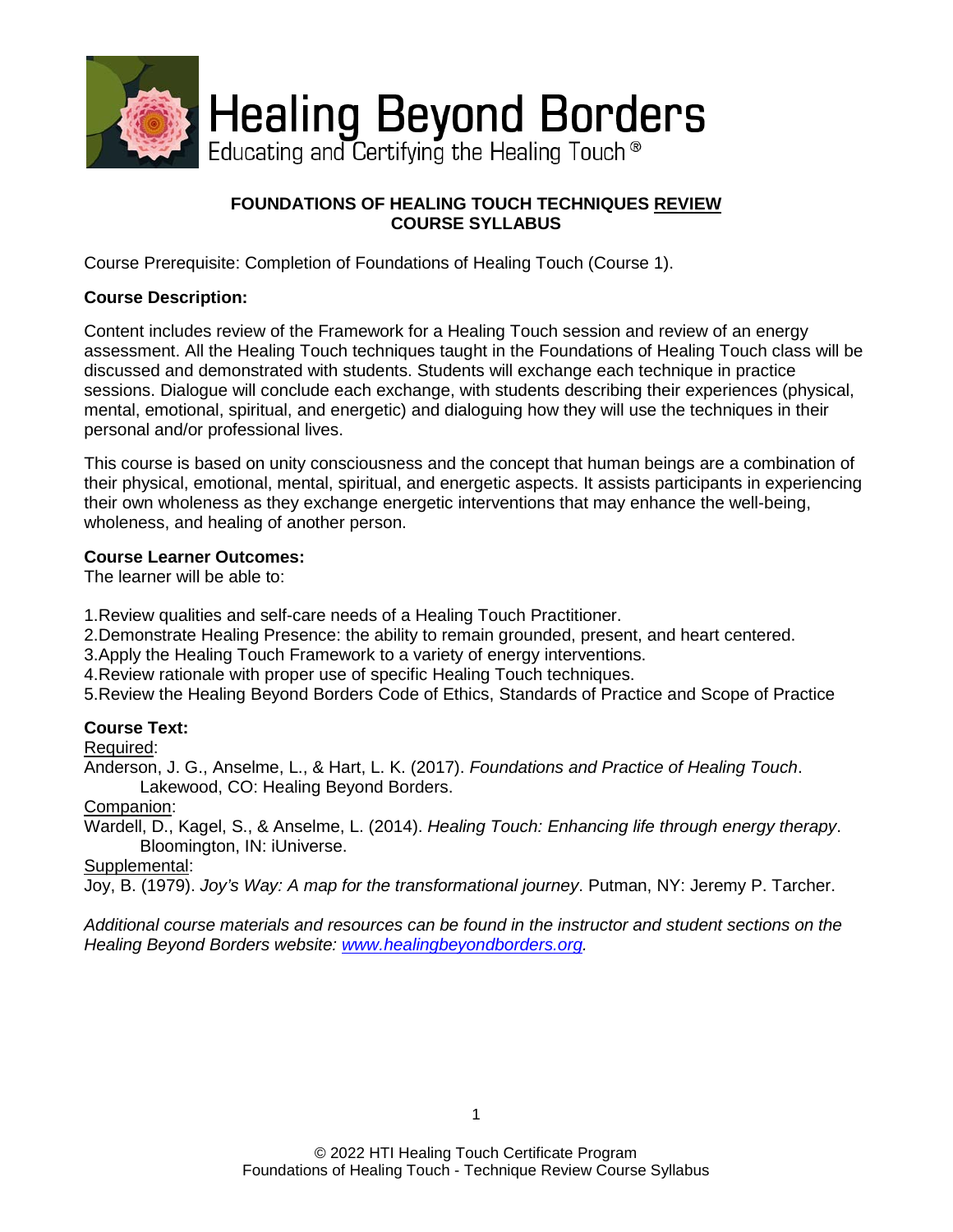

# **Course Schedule:**

| Day One                                                                                                   |                                                                                                                                                                                     |                                                                           |                                         |  |
|-----------------------------------------------------------------------------------------------------------|-------------------------------------------------------------------------------------------------------------------------------------------------------------------------------------|---------------------------------------------------------------------------|-----------------------------------------|--|
| <b>Topic</b>                                                                                              | <b>Learning Activity</b>                                                                                                                                                            | <b>Resource</b>                                                           | <b>Supplemental</b><br><b>Resources</b> |  |
| Orientation and course<br>overview                                                                        | Group meditation and course<br>intention. Dialogue and<br>review participant's<br>experience                                                                                        |                                                                           |                                         |  |
| Framework for a<br><b>Healing Touch session</b>                                                           | Review Framework for a<br>Healing Touch session:<br>practice healer preparation,<br>assessment, intervention, and<br>evaluation                                                     | Anderson, Anselme,<br>& Hart, pp. 39-48                                   |                                         |  |
| <b>Field Repatterning</b>                                                                                 | Review and practice Field<br>Repatterning<br><b>Exchanges using Framework</b><br>and Field Repatterning                                                                             | Anderson, Anselme,<br>& Hart, p. 48, 67-68                                |                                         |  |
| <b>Break</b>                                                                                              |                                                                                                                                                                                     |                                                                           |                                         |  |
| <b>Modified Mesmeric</b><br>Clearing, Chakra<br>Connection                                                | Review, practice, exchanges<br>and dialogue - Modified<br>Mesmeric Clearing, Chakra<br>Connection.                                                                                  | Anderson, Anselme,<br>& Hart, p. 80-81, 58-<br>59, 74-75,<br>87, & 95-99, | Joy, pp. 269-275                        |  |
| Lunch                                                                                                     |                                                                                                                                                                                     |                                                                           |                                         |  |
| Siphon, Laser, Pain<br>Ridge, Pain Spike, and<br>techniques for wound<br>care                             | <b>Clinical Applications for</b><br>Pain Management: Siphon,<br>Laser, Pain Ridge, Pain<br>Spike, and techniques for<br>wound care                                                  | Anderson, Anselme,<br>& Hart, p. 95-96, 99                                |                                         |  |
| Headache<br>management:<br>tension, sinus, and<br>migraine headaches,<br>and management of<br>head trauma | Review, practice, exchanges<br>and dialogue Clinical<br><b>Applications for Headache</b><br>Management: tension, sinus,<br>and migraine headaches, and<br>management of head trauma | Anderson, Anselme,<br>& Hart, p. 96-99                                    |                                         |  |
| <b>Break</b>                                                                                              |                                                                                                                                                                                     |                                                                           |                                         |  |